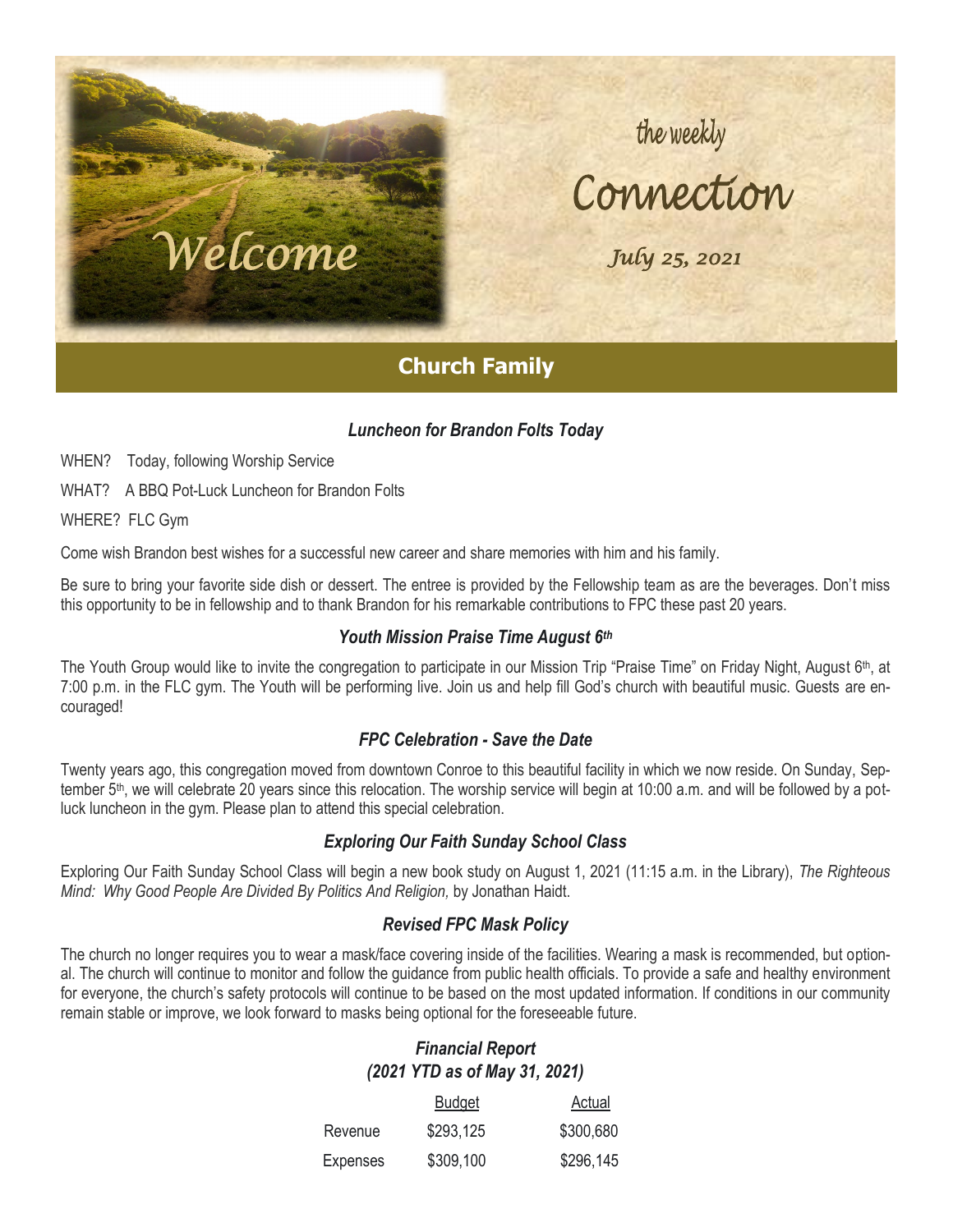## **Prayer List**

**Members:** The family of Elizabeth Ebanks, Sarah Gutekunst, Sandy Davis, Jean Ball, George Shackelford, Margaret Hill, Kim Phillip, Flem Keathley, Carolyn Hebert, Paul Ivison, Leona Cowie, Lorraine Bosse, Don and Doris Myers, Margaret Carson, Fay Harrison, Clyde Cruikshank, Virginia Tamborello, Ben Hughes, Jeanette DeFee, Polly Miller, Pat Smith, Jeanne Leverette, Virginia Olivier, Evelyn Kenward, Tom Braaten



**Members' Relatives & Friends:** Sherry B. (Harrison), Mitchell B. (Blott), Margie E. (Hughes), Kellye H. and Jeffrey H. (Heasley), Sabra S. (Swoboda), Deborah R. (Rose), Jack S. and Jay, Katie B. (Pohla), Matt F. (Elms), Wendy S. (Adamson), Harry S., Jr. (Havens), Russell W. (Weinburger), Tim J. (Staff), Krissy P. & family

(Kasmiersky), Judy N. (Dukes), Sherry M. (Garrison), Diane B., Pat S.'s family, Lindsey W., Ruby G., Beverly F. (S. Walker), Enrique E. (Moore), Ann (Ebanks), Paul M. (Alan Moore), Lee H. and Gene H. (Helms), Caleb & Michaela W. (Henderson), Lisa & her children (Webb), Gerald H. (Roberts), Tamara B. (Harrison), Leslie M. family and Martha K. (Juhl), Tucker H. (Hudson), Nikkia (Wilmberly), Virginia R. (Smith), Dana K. (Shorts)

## **Good Things to Know**

### *Attendance*

**Sunday, July 18th** 10:00 a.m. Sanctuary Worship Service - 136 10:00 a.m. Online Worship Service - 93 Total Attendance - 229

*Today's Worship Leader*

Mark Sowden

## **Save the Date**

## *Future Planning*

August 1-7 - Youth At-Home Mission Week (7:00 p.m.)

August 11 - CISD first day of school

August 15 - Session meeting

August 29-September 5 - Family Promise (on FPC campus)

September 5 - FPC 20<sup>th</sup> Celebration

## *Visitors, Welcome to FPC*

First Presbyterian Church of Conroe welcomes you. If you are interested in learning more about our church, or wish to become active in our ministry teams and activities, please visit our website at fpcconroe.org or email us at yrose@fpcconroe.org. We appreciate you joining us for services today, whether online or in person.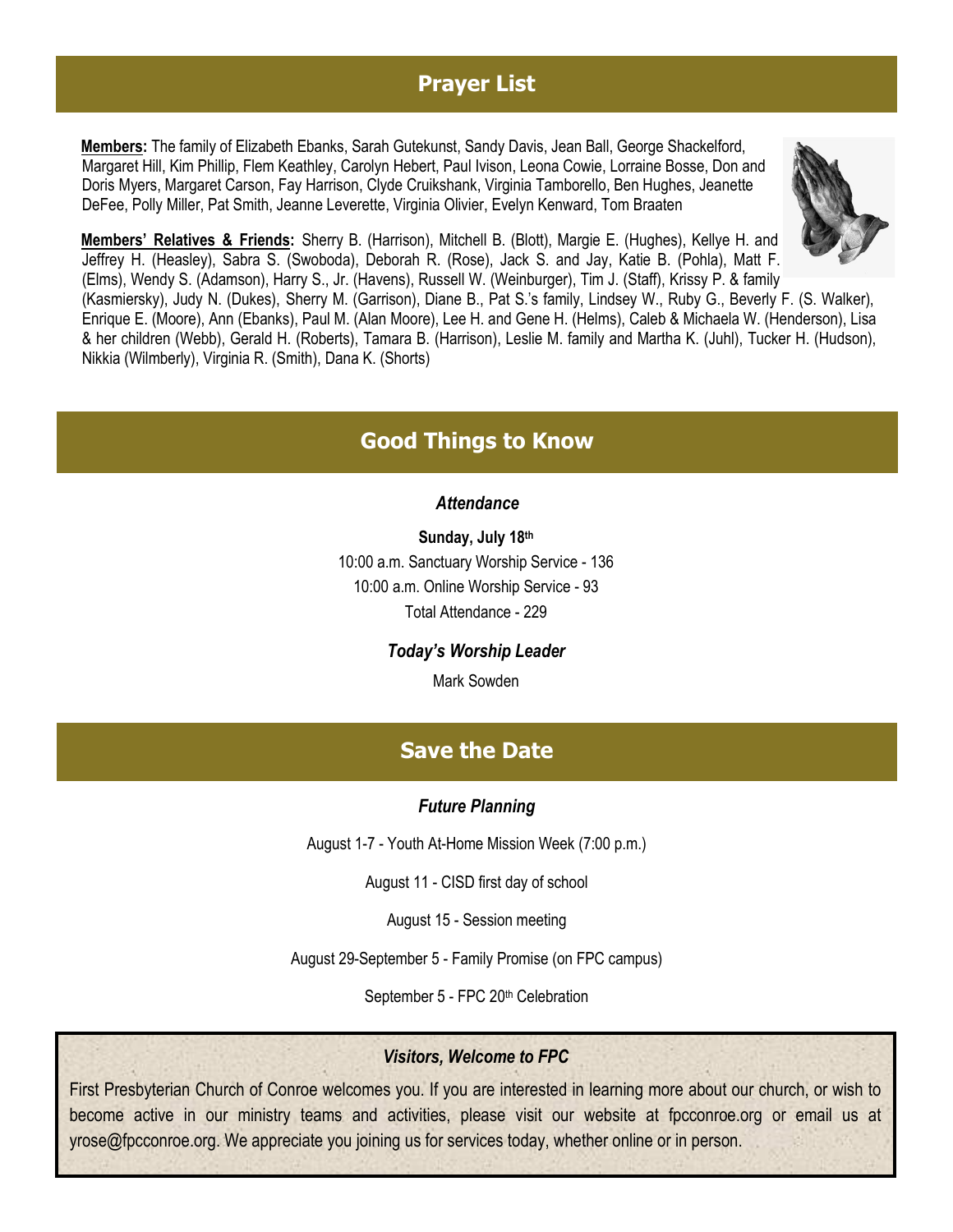| <b>Calendar of Weekly Events</b> |                                                                                                                                                                                                                                                                                                                                                                                                                                   |  |  |
|----------------------------------|-----------------------------------------------------------------------------------------------------------------------------------------------------------------------------------------------------------------------------------------------------------------------------------------------------------------------------------------------------------------------------------------------------------------------------------|--|--|
| <b>Sunday</b><br>July 25         | 10:00 a.m. Worship Service (Facebook Live www.facebook.com/fpcConroe or YouTube.com/fpcConroe)<br>11:15 a.m. Brandon Folts Going Away Luncheon (Gym)                                                                                                                                                                                                                                                                              |  |  |
| <b>Monday</b><br>July 26         | 1:30 p.m. Monday Afternoon Bible Study (Youth Commons area)                                                                                                                                                                                                                                                                                                                                                                       |  |  |
| Wednesday<br>July 28             | 9:30 a.m.-2:00 p.m. Mission Sewing (Rm. 105)<br>9:30 a.m. FPC Staff Meeting (Zoom Meeting ID available by invitation)<br>5:45 p.m. Handbells Practice (Sanctuary)<br>6:00 p.m. The Spark (Youth Commons area)<br>7:00-8:00 p.m. Chancel Choir Practice (Sanctuary)                                                                                                                                                                |  |  |
| <b>Sunday</b><br>August 1        | 10:00 a.m. Worship Service (Facebook Live www.facebook.com/fpcConroe or YouTube.com/fpcConroe)<br>11:00 a.m. Bereans Sunday School Class with Bob Shepherd (Rm. 105): Paul's letter to the Colossians.<br>11:15 a.m. Exploring Our Faith - (Library) Studying Secrets in the Dark: A Life in Sermons, by Frederick<br>Buechner.<br>11:15 a.m. "The Wanderers" Bible Study (Parlor)<br>7:00 p.m. Youth At-Home Mission Week Begins |  |  |

*If you have any questions about the calendar of events, please visit the website at fpcconroe.org, or contact the group leader*.